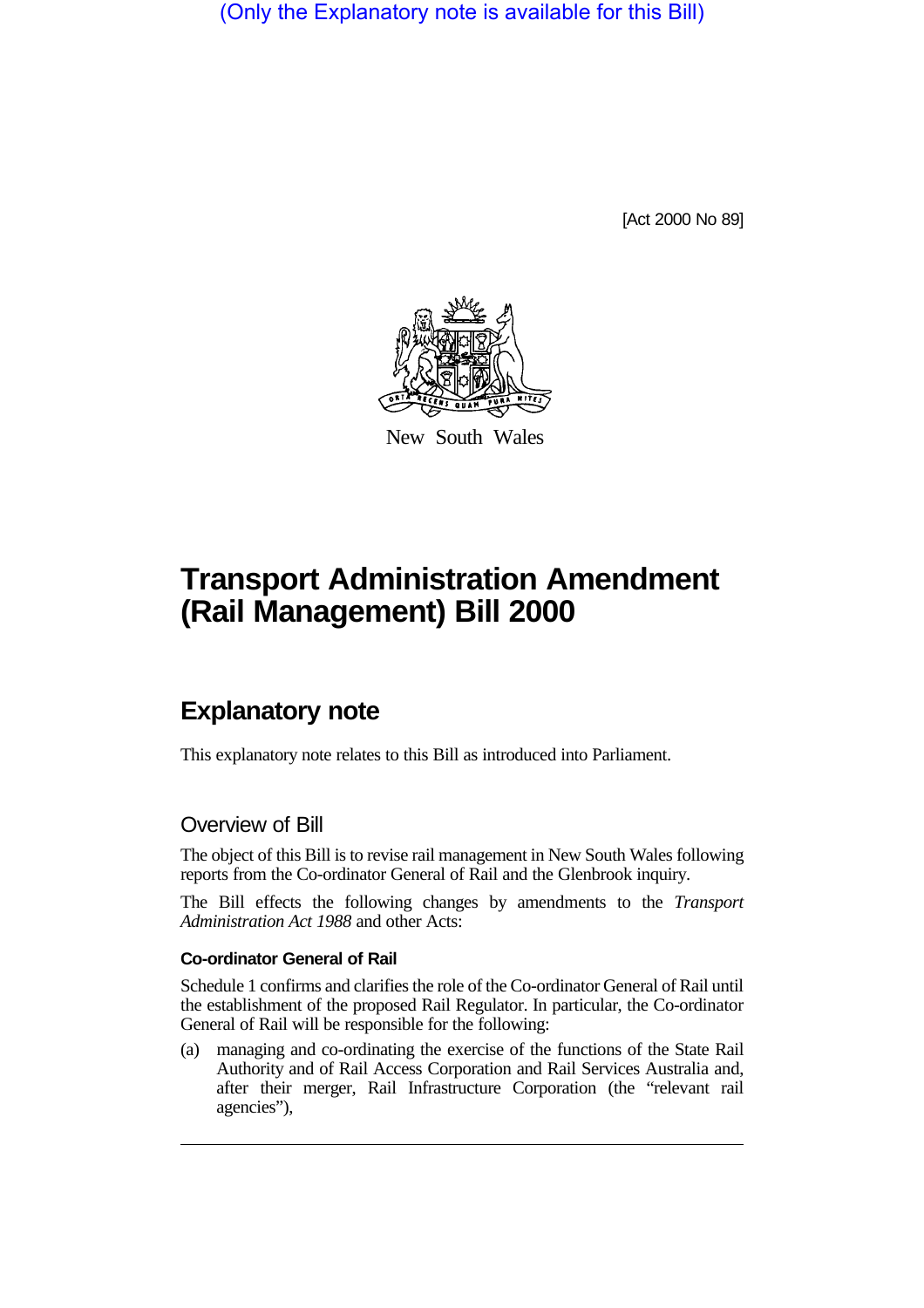Transport Administration Amendment (Rail Management) Bill 2000 [Act 2000 No 89]

Explanatory note

- (b) managing and co-ordinating the merger of Rail Access Corporation and Rail Services Australia (to form Rail Infrastructure Corporation),
- (c) managing and co-ordinating the implementation of structural reforms in connection with the management of the State Rail Authority,
- (d) determining priorities for the exercise of functions by the relevant rail agencies in accordance with their approved financial outcomes,
- (e) developing rail performance standards in connection with the exercise of functions by the relevant rail agencies,
- (f) reviewing and reporting on the effectiveness of the Transport Safety Bureau, Department of Transport, as a rail safety regulator.

#### **Merger of RAC and RSA**

Schedule 2 amalgamates Rail Access Corporation and Rail Services Australia to form Rail Infrastructure Corporation, a statutory State owned corporation. Rail Infrastructure Corporation will combine the functions, and the staff, assets, rights and liabilities, of those two existing statutory State owned corporations. Rail Infrastructure Corporation:

- (a) will be required, as its principal objective, to ensure that the NSW rail network enables safe and reliable railway passenger and freight services to be provided in an efficient, effective and financially responsible manner, and
- (b) will retain as one of its other objectives the promotion and facilitation of access to the network in accordance with the NSW Rail Access Regime, and
- (c) will be required to act in the best interests of the network as a whole, and
- (d) will be prevented from conducting business outside the State without the approval of the Premier, Treasurer and portfolio Minister, and
- (e) will be subject to Ministerial control, except that a direction that would vary significantly the approved financial outcomes of the Corporation will require the approval of the Treasurer, and
- (f) will have a board of directors who are appointed by the Governor on the recommendation of the voting shareholder Ministers after consultation with the portfolio Minister (including directors with engineering and rail safety expertise), and
- (g) will have a chief executive officer appointed by the board with the concurrence of the voting shareholder Ministers and of the portfolio Minister (instead of only after consultation with the voting shareholder Ministers), and
- (h) will be represented on the Public Transport Authority.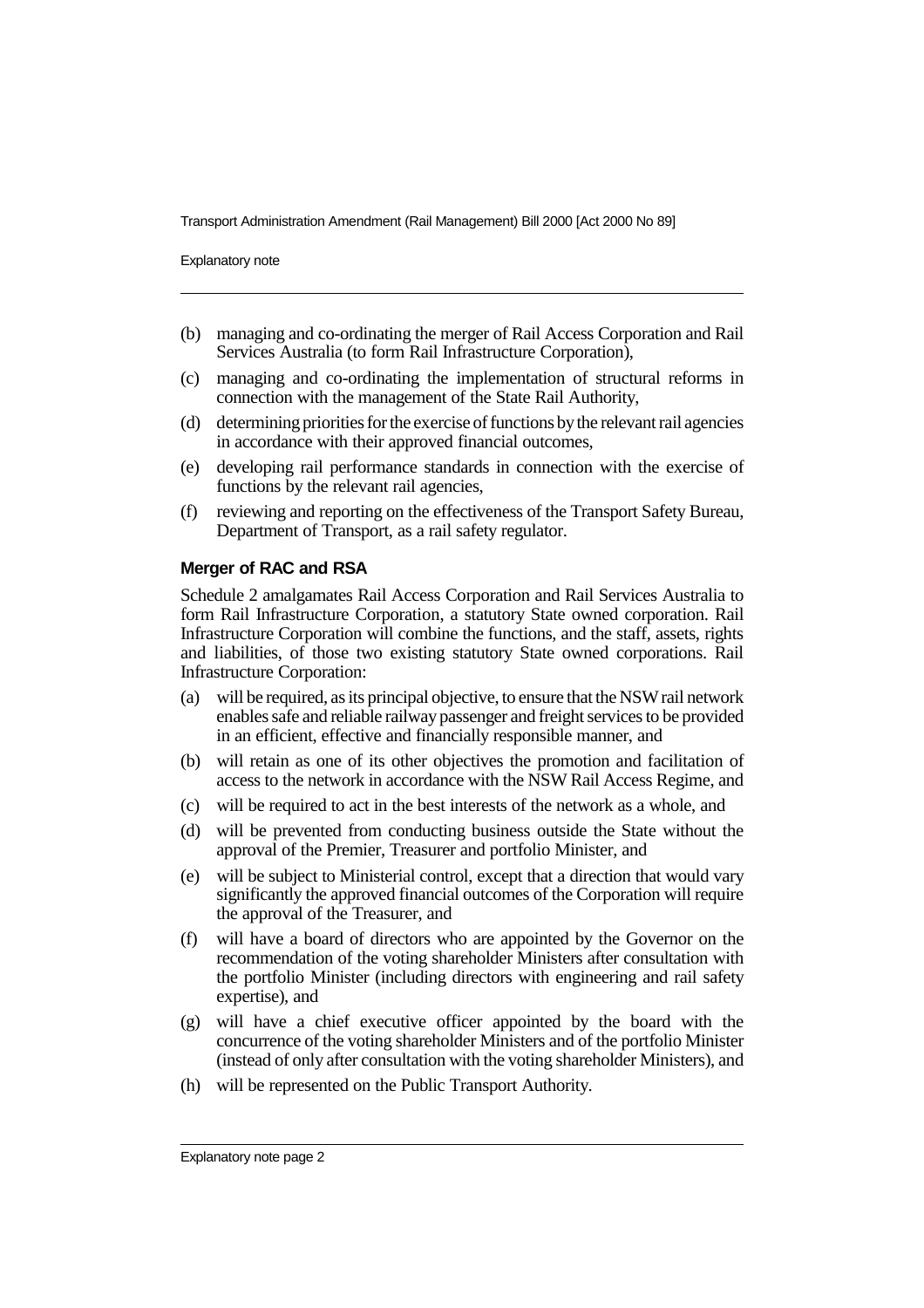Transport Administration Amendment (Rail Management) Bill 2000 [Act 2000 No 89]

Explanatory note

The amendments made by the Schedule will also enable the portfolio Minister to determine whether Rail Infrastructure Corporation, the State Rail Authority or any other rail operator will be responsible for rail network control of the various parts of the NSW rail network.

#### **State Rail Authority**

Schedule 3 makes changes to the management of the State Rail Authority. The Authority:

- (a) will be required, as its principal objective, to deliver safe and reliable railway passenger services in an efficient, effective and financially responsible manner, and
- (b) will be required to act in the best interests of the network as a whole, and
- (c) will be subject to Ministerial control, without the current exception that a direction that the board considers is not in the commercial interests of the Authority need not be complied with unless the Treasurer approves of the financial loss concerned being reimbursed from public revenue.

#### **Rail Regulator**

Schedule 4 establishes the Rail Regulator as a statutory authority to coincide with the termination of the office of Co-ordinator General of Rail. The Rail Regulator:

- (a) will be controlled and managed by a Chief Executive appointed by the Governor, and
- (b) will not be subject to Ministerial control in respect to the contents of any report or recommendation, and
- (c) will be responsible for recommending rail performance standards to the Minister and for investigating, auditing and publicly reporting on compliance with the standards set by the Minister, and
- (d) will be able to be authorised by regulation to impose monetary penalties on rail owners and operators (including SRA, RIC and FRC) for non-compliance with the standards set by the Minister.

Rail performance standards may deal with:

- (a) rail passenger service reliability (including train cancellations and skipping of stops at train stations),
- (b) on-time running of passenger trains,
- (c) rail passenger comfort (including the cleanliness of trains and overcrowding),